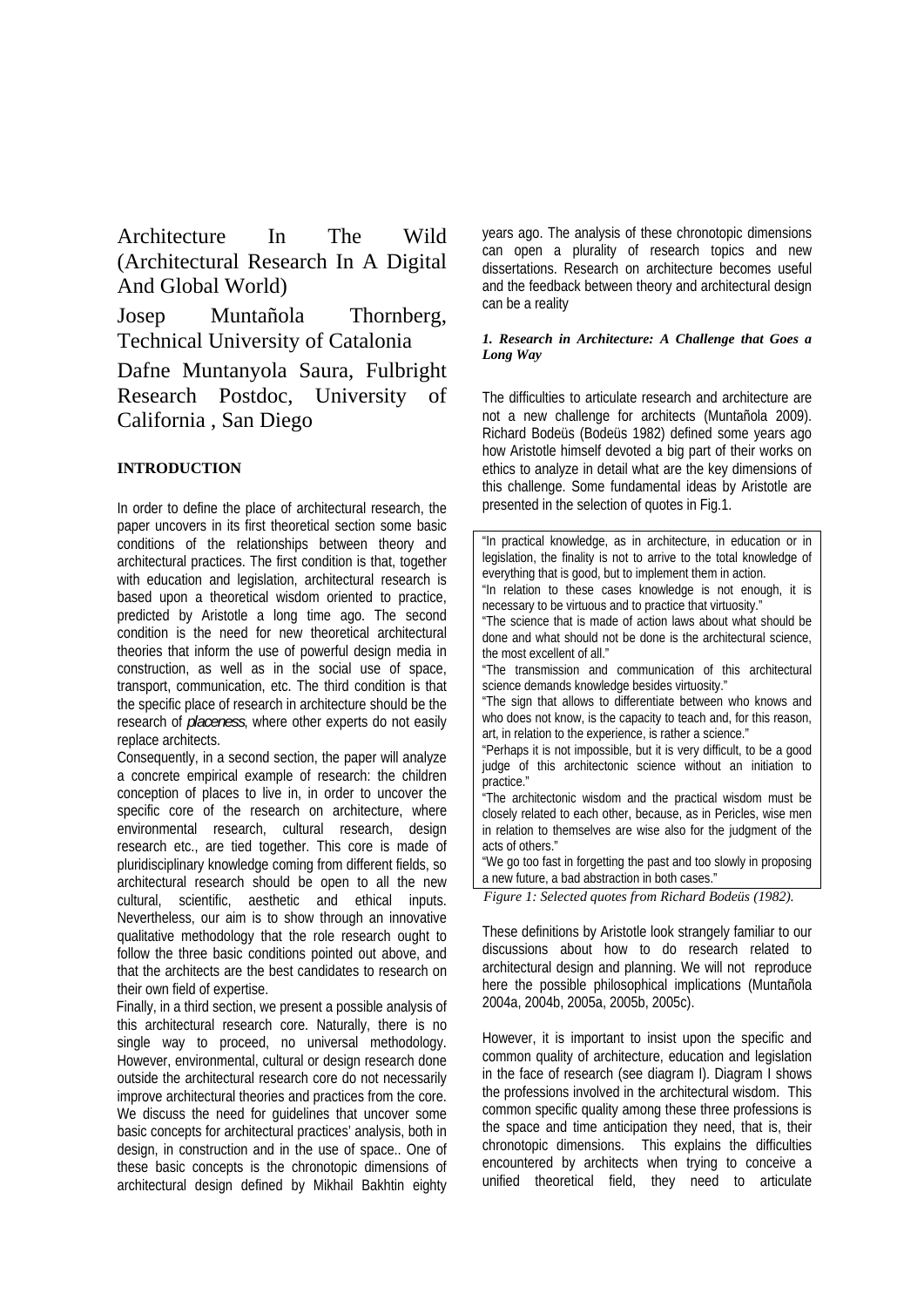architectural theories and practices, which are two sides of the same coin. The specific quality of architecture should push architects to conceptualize a strong architectural research dimension, and a good feedback between research and practice that exists in other professions (Muntañola 2008, 2009a).



*Diagram I: Three professions that share the same architectural wisdom. The chronotope is, according to Bakhtin, the articulation between physical space and time and social space and time structures.* 

We just need to take care of our specific synthetic qualities, since architectural design implies aesthetic, scientific and ethical (political) factors, altogether 5) (Muntañola 2009), and this combination of factors is the only way to articulate design, building and dwelling by architects (Ricoeur 2003). In diagram II these three fundamental activities of architects are shown, and each one has a very different space and time dimension, that is, a different chronotopic dimension (Bakhtin 1990)



*Diagram II: The three main dimensions of architecture as placeness.* 

In spite of the years separating today from the old classic Greek philosophy, the "architectonic wisdom" defined by Aristotle as the "key stone" of his philosophical

construction, still is a good starting point for our inquiry. Aristotle's model applies to the relationships between architectural design and architectural research, as stated in five theoretical claims.

- 1) Architecture, education and legislation share a specific "virtuosity" (or wisdom). Because of this specificity the architect should orientate himself to "good practices," not to some kind of theoretical knowledge of everything.
- 2) As a consequence, architecture, education and legislation should share an "architectonic wisdom," (or virtuosity) in order to build a good city for everyone.
- 3) This "architectonic wisdom" that good architects must have, and also, analogically, educators and legislators, is based upon a "virtuous" link between theory and practice, between art and science, and, finally, between ethics and politics. This link demands, both, experience and theoretical wisdom in order to know how, when, and where to implement the right practice in the right situation.
- 4) A keen summary of these three conclusive points is the following general argument by Richard Bodeüs:

"Aristotle calls "architectonic wisdom" the function needed in order to uncover the best laws for a specific society, in the same way that the function of any "virtuosity" (in a common sense dimension) is to uncover and to undertake the best actions in each specific situation". (Bodeüs 1982: 79)

The origin of this wisdom is neither "natural" nor "divine" nor caused by universal theoretical laws, is it simply "human."

## **2. METHODOLOGY, FINDINGS & ANALYSIS**  *Diversity and Unification in Architectural Research: The Case of Education*

The name of this conference contains a valuable first step in order to reconsider the attitude of architects in relation to research. Seven branches, or research topics, are tied together by the special role of *placeness* as the kernel of these branches (see diagram III).

We will try to examine this concept in the analytical section But first we will present some results of a research on architectural child education and we will see how diagrams I, II and III apply to the empirical data collected.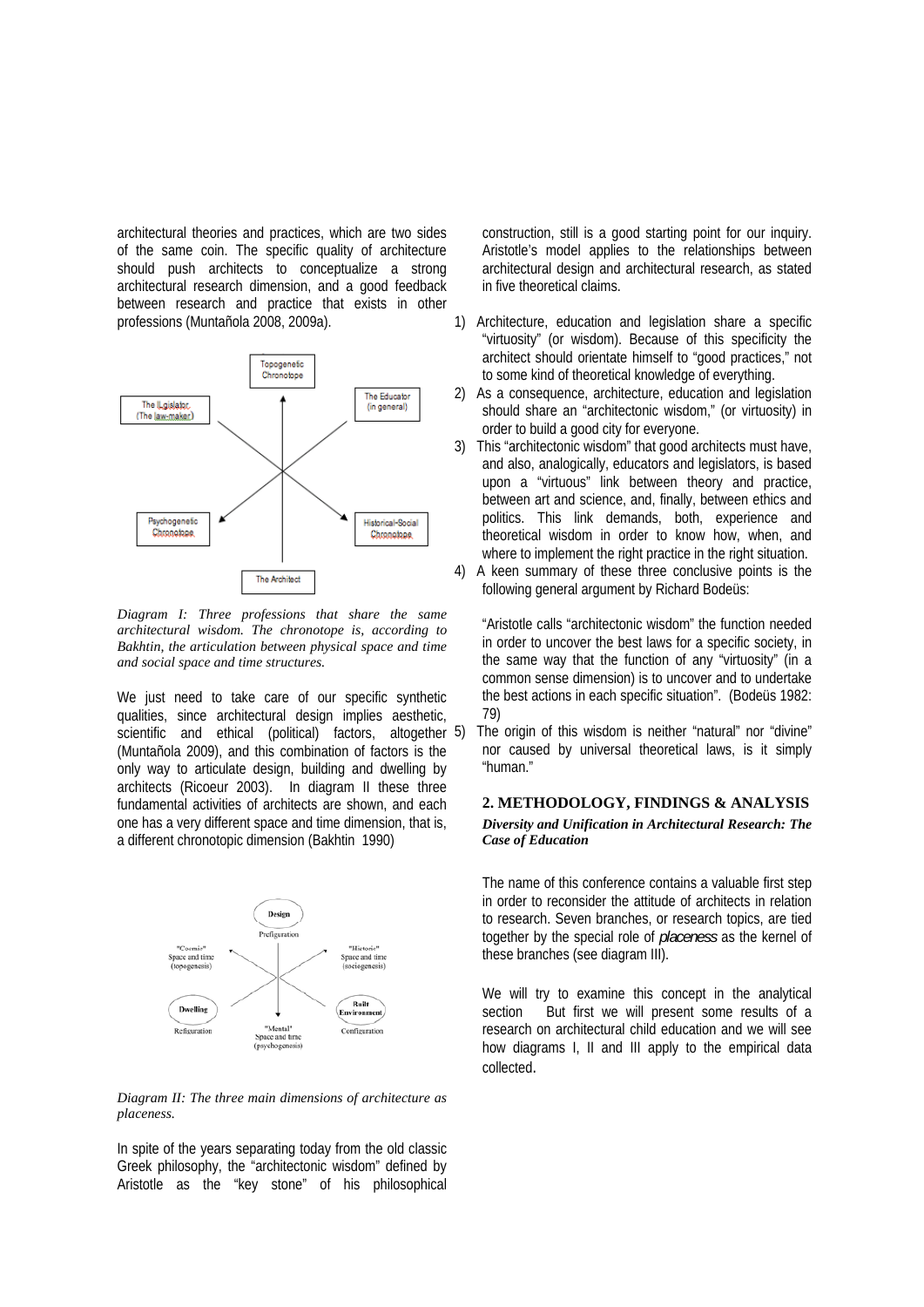

*Diagram III: The seven branches of applied research in architecture* 

### *2.a. METHODOLOGY*

The methodology has been carried out in different countries (Muntañola 1980, 2007). We present here two examples, recorded in 2007 by a PhD student, of children's conceptions of places to live in from two different schools in Barcelona (Fig.3a-3b). The whole research analyzed six schools and in each school three different groups of children from 6 to 12 years of age were asked to participate. Each group included from 4 to 6 children, half boys, half girls. They are asked to build a city with a wooden block game without any other order. The video of a single process, and twelve of them were recorded, two for separate age groups in each school, lasted approximately thirty minutes, including preparation, construction and verbal explanation of the city model. The two groups analyzed here (see Fig. 3a, 3b, 4a, 4b) represent two very different kinds of cities that correlates with two very different kinds of social interaction (see analysis point 2.b) and also with two diverse school curriculums. A broader description of the methodology is in Muntañola (1973).

The findings were analyzed with a qualitative analytical tool for audiovisual data, ELAN®, software developed by the Max Planck Institute for Psycholinguistics, for gesture and small-scale interactions. Systematic audiovisual analysis needs a strong model or codification to start with, in order not to get lost with the data. Our units of analysis were labeled Activity Recurrent Episodes (or ARE) [activity occurrences that are judged to be significant happening in the learning context and that are delimited by a change in theme (Barab, Hay & Yamagata-Lynch, 2001: p. 66). Through the classification of (or ARE), we traced the directive interactions between the children

when constructing the city. We looked at the type of interaction (unisex or mixed), the modalities of communication involved (speech, touch, gesture, gaze, movement), and the moments for joint action, when the children moved blocks and planned the ideal city collaboratively. In Fig. 2 we see two snapshots of two sampled schools, both private schools located in Barcelona. The children came from upper class urban families, so they had a similar social background, We coded and analyzed in depth two representative schools of the overall sample (6 schools in Barcelona) dividing them into two categories, A and B, depending on their resulting cities, monological or dialogical ( see Fig. 3a-3b).



*Figure 2: A snapshot from the ELAN® software for qualitative analysis.* 

#### *2.b. FINDINGS*

Our descriptive analysis of the interaction differences between the two types of schools is summarized in tables 1 and 2.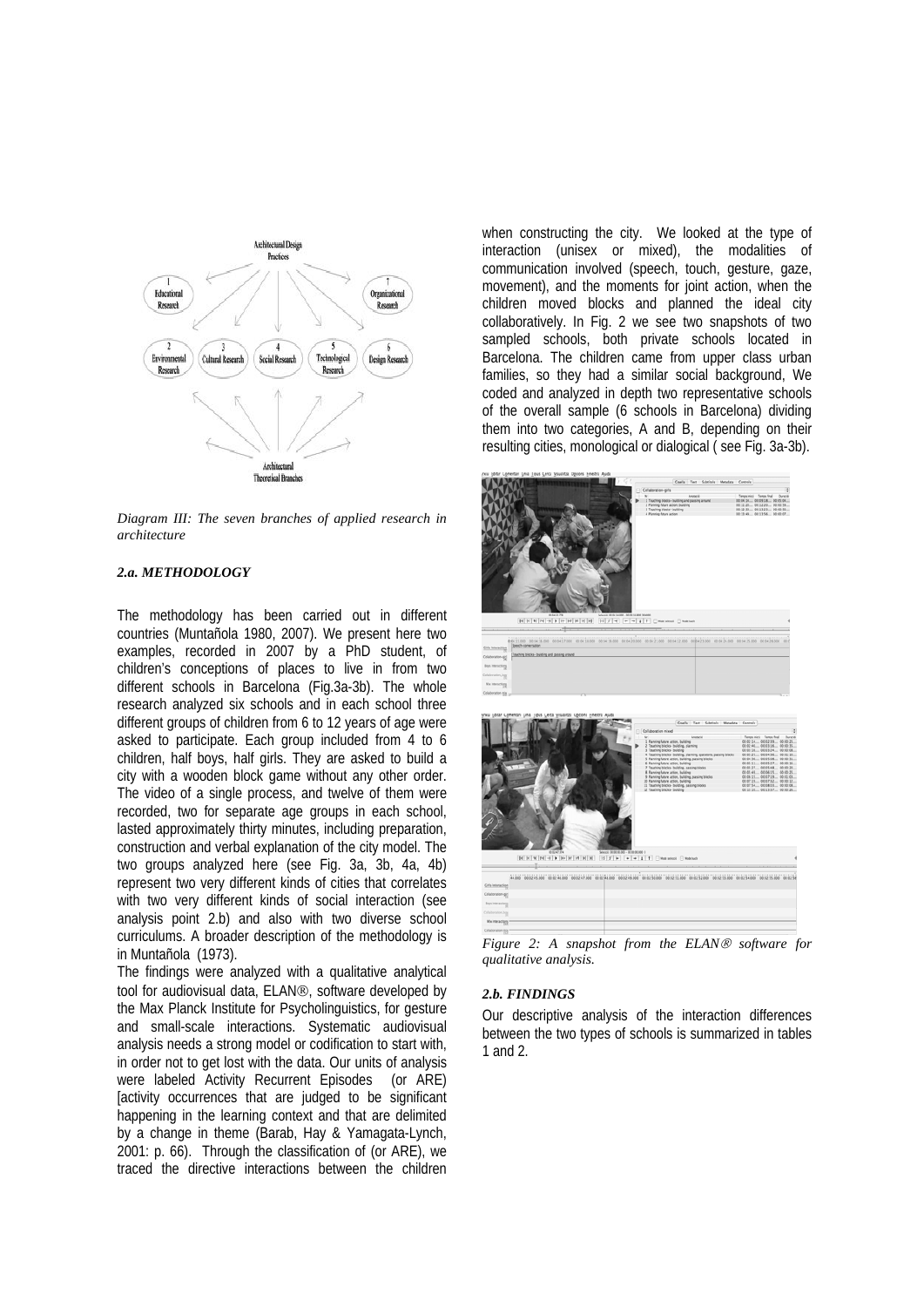| <b>Interactive</b>    | SCHOOL A     |                 | SCHOOL B            |                 |  |
|-----------------------|--------------|-----------------|---------------------|-----------------|--|
| <b>Activity</b>       | Duration (in | % Total         | <b>Duration fin</b> | % Total         |  |
|                       | seconds)     | <b>Duration</b> | seconds)            | <b>Duration</b> |  |
| Collab_girls          | 789.6        | 435             | 1027                | 17.4            |  |
| Collab_boys           | 253.2        | 13.9            | 76.1                | 12.9            |  |
| Collab mixed          | 772.9        | 42.6            | 411.3               | 69.7            |  |
| <b>Total Duration</b> | 1815.7       | 100             | 590.1               | 100             |  |

Table 1: Distribution of children interactions by gender and school.

Comparing schools A and B, we see how the main type of interaction by gender varies: in the first schools, interaction takes place mainly among girls, with a 43,5%of all interactions, closely followed by girl-boy collaboration in a 42,6%, and a residual exclusive boys collaboration, 14%. In the second schools, the main collaboration is mixed, with almost a 70%, with a low 17% girls collaboration second, and a similar residual masculine collaboration as in school A, around 13%. From here we see how in schools like type A, the interactions were strongly polarized, with high girls' interaction and very low masculine interaction. This fact alone makes us categorize A as having a less of a real and meaningful interaction for design. In school B, the boy-girl interaction dominated. Taking into account that all groups where composed by 3 girls and 3 boys, it is apparent that school B types displayed closer transgender interactions, as a group, which also shows in Fig. 4a-4b. The children from the type B school pose as a group next to their city, while in school A each kid stands next to his or her individual construction. Nevertheless, in both cases some common identification was expressed since the participants created a name for the city that integrated all the group components.

| <b>Collaboration</b>                                                                                          | <b>School A</b> |       |     | School B |   |     |
|---------------------------------------------------------------------------------------------------------------|-----------------|-------|-----|----------|---|-----|
| Modalifes (n %)  <mark>Gais_Calab  </mark> Boys_Calab   Wass_Colleb   Girls_Calab   Boys_Callab   Wass_Callab |                 |       |     |          |   |     |
| Planing Action                                                                                                | 滋               | ûâ    | 269 | Жś       | W | 34  |
| hidro                                                                                                         | 蠹               | œ     | 20  | 736      | 恤 | 46  |
| Pasaing Blocks                                                                                                | 21.1            | 91,7  | IJ  | u        | w | 200 |
| <b>Question</b>                                                                                               | û7              | œ     | £   | 錘        | ш | u   |
| <b>Comments</b>                                                                                               | œ               | 53    | 61  | 盤        | w | ω   |
| Teta Buratien                                                                                                 | 惻               | 100.O | mu  | 恤        | 恤 | 恤   |

# *Table 2: Distribution of collaboration modalities by type, gender and school.*

If we look into the modalities of collaboration by gender, in table 2, we see how the distribution of modalities also varies by type of school. Both groups of girls' interactions have building as the main interaction. However, while in schools B it represents a 76,6% of the total girls'

interactions, in schools A this percentage goes down to 55,6%, while 21,6% goes to passing around the blocks necessary for individual construction, which represents a lower level of coordinated actions. The second most common interaction is planning further actions, which implies common negotiation of what ought to be built, how, and where. The percentages are 22'6% of all girls' interactions for schools A, and 26% for schools B, so it is higher in the latter. In all schools the girls' interactions show a high level of joint action at the imagination level (coordinating intentions to decide what will be built next), with a lower involvement in actual building and higher involvement in the preliminary and secondary coordinated actions of passing around the building blocks in school A. The large difference comes in the boys collaboration group, which is the less collaborative group, as shown in table 1. In school A, 95% of the interactions amounts to the peripheral activity of distributing blocks, while 5%

amounts to comments related to complaints, critical comments and emotional interjections about the others' behavior. Those are cases of very low meaningful interaction In school B, 100% of the boys' interactions amounts to building, which indicates a higher level of interaction than the other school. Interestingly, in none of the schools there is an exclusive masculine interaction directed to planning, which is dominated by girls.

Finally, in the third group of interactions, which are those that cross gender boundaries and that we consider as indicators of higher interaction levels of and distribution of cognition, we see important differences. In school A the main type of interaction is passing blocks, that we classified as lower-level and less central type of collaboration, with 33,7% of total girl-boy interactions. In contrast, in school B the main interaction is building, with a clear 44,6%. So not only the collaboration boy-girl is higher in school B than in school A ( 69,7% for B and 42,6% for A), but also in school B this collaboration seems to involve the central process, the building. Accordingly, the planning activity, which is also key to the building process as it involves the joint formulation of desires and decision-making, is more represented in school B (35,4%) than in school A (26,9%). Finally, while in school B comments and questions are not recorded as a single type of interaction (they do occur simultaneously to other types, such as building or planning), in school B we find an approximate 12% of verbal interactions that consist in questions about the identity or function of a construction built by an individual child, which can evolve in a suggestion of change of function or a negotiation of its physical location.

Fig. 3a and 3b show different types of cities built by groups of children from two different schools. The differences in types of cities come from the type of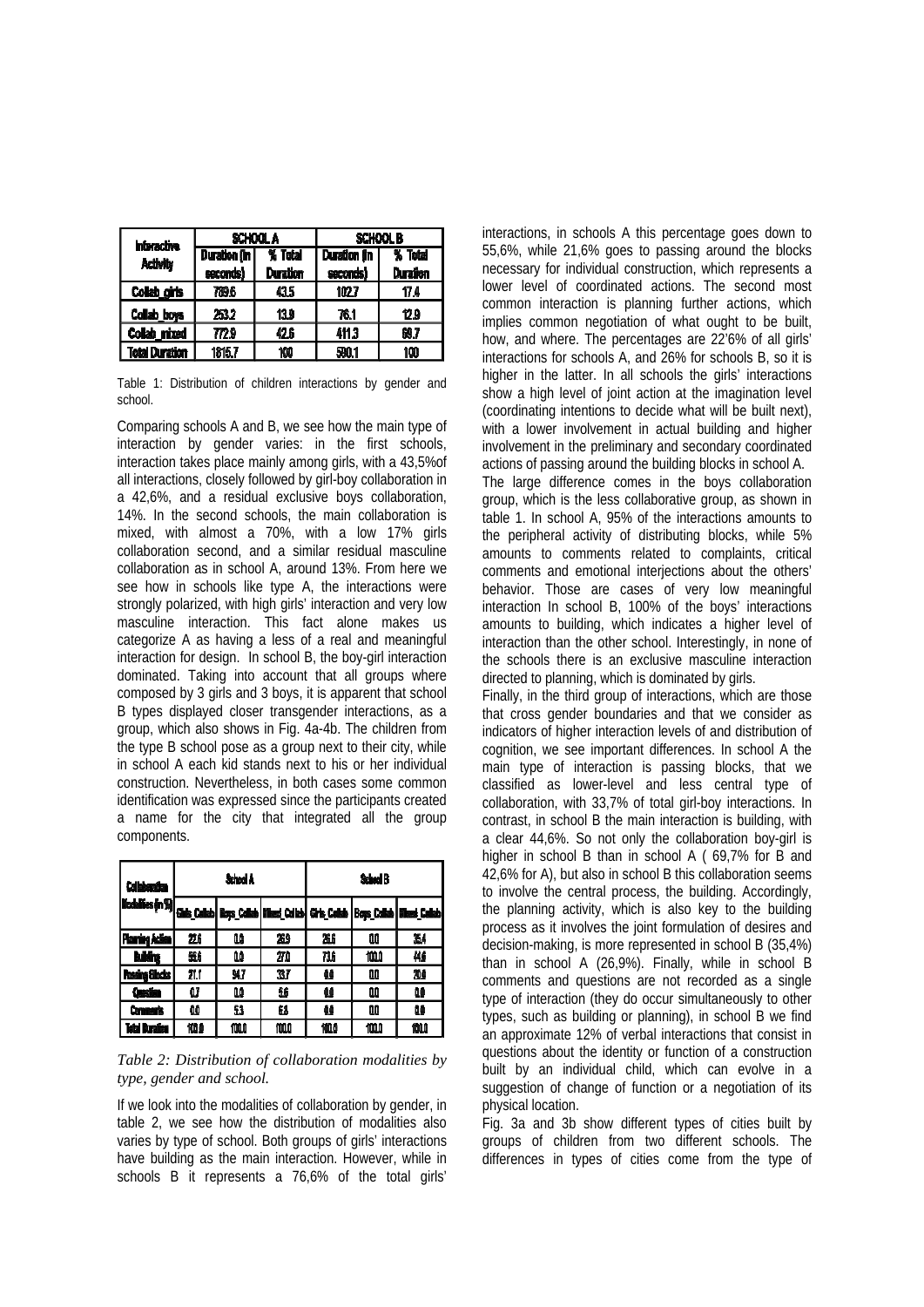interaction that each school establishes in the social life of the school as the chapter 2.c. explains.



*Figure 3b: Monological cities* 



Fig. 4a shows a dialogical city, whith children gather I a group and close tohe city. Fig. 4b is a group of children that build a monological city. They do not look to each other, each child is alone and close to the building he has built.

# *2.c. ANALYSIS*

These findings points towards a correspondence between the type of interaction and the resulting city that is effectively constructed. In spite of the concrete quality of this research focused on class activity in schools, the outputs explained in diagram IV and in table 3 go beyond any pedagogical consideration. The correlation between social intersubjective relationships and physical spatial and temporal object forms is extremely powerful, investing architectural design and planning with strong sociophysical significance and an ethical dimension.

|                                    | <b>Monological City</b><br>"А" | <b>Dialogical City</b><br>ирл |
|------------------------------------|--------------------------------|-------------------------------|
| Number of different elements       | 10                             | 60                            |
| Parent participation in the school | Does not exist                 | High participation            |
| Organized visits and celebrations  | Does not exist                 | Many                          |
| <b>Theatre</b>                     | Does not exist                 | Very important                |

*Table 3: Cultural dialogical differences in children's conceptions o cities in relation to the curriculums of the schools* 

In this sense, architecture is made of socio-physical coexistence. One of the outputs of this research has been the key indicators included by UNICEF in 2009 in the environmental evaluation of child friendly cities (Aranda & Muntañola, 2009). Presented in table 4, they are a good example of these specific qualities of architectural research too. Extremely different dimensions of human life are necessarily tied together in the children's use of real cities. Each indicator in the table 3 belongs to a different branch in diagram III. The life of children is affected by the combination" of all these indicators. We have uncovered in this way a nice example of the interrelation announced by Aristotle between education, urban policies and architecture of our cities.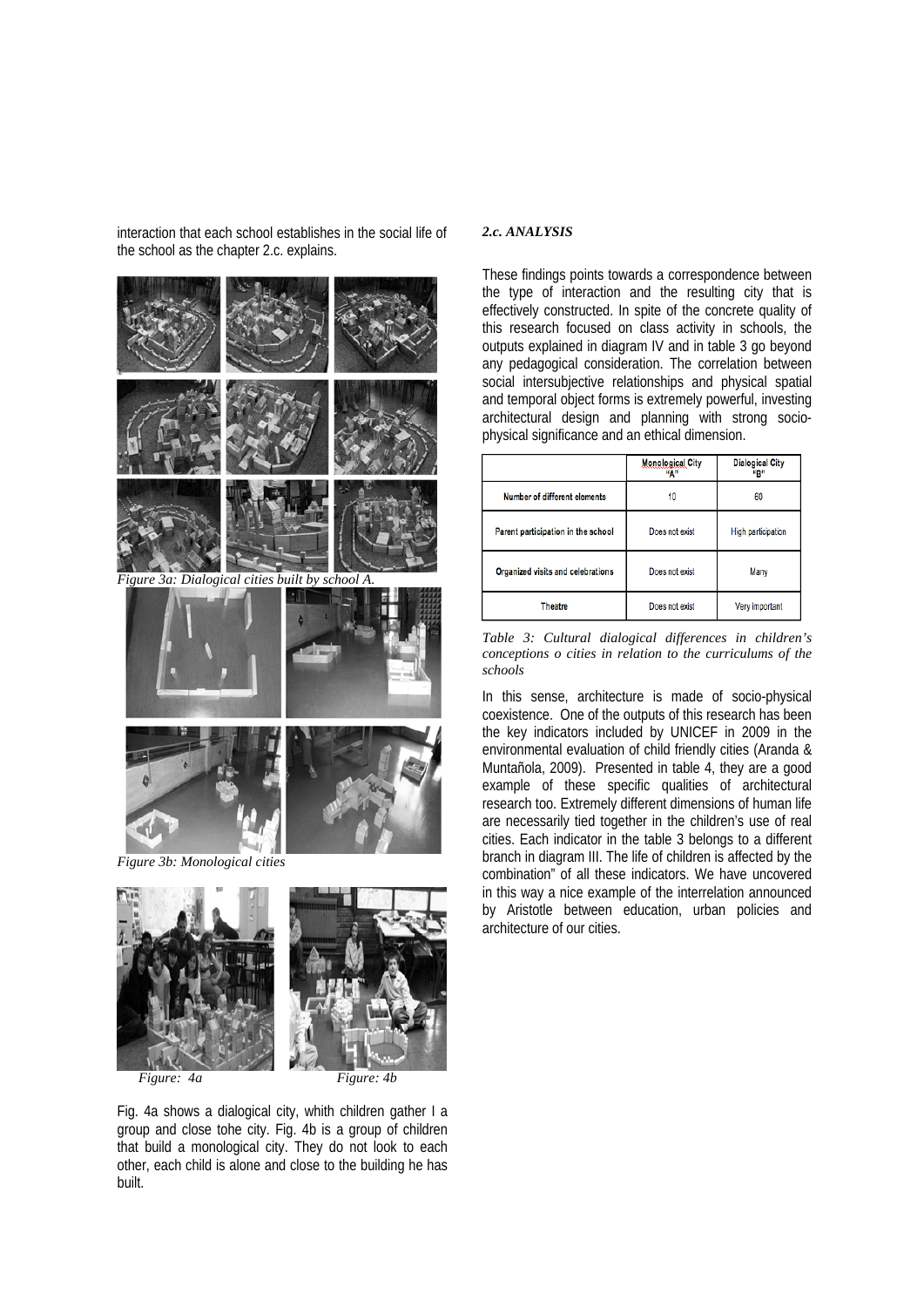| Subjects                                                      | Objects        |                                                                                |
|---------------------------------------------------------------|----------------|--------------------------------------------------------------------------------|
| S1                                                            | $^{01}$        | Physical space & time, and "social"                                            |
| S <sub>2</sub>                                                | 02             | space & time, only relate at the<br>individual level. The objects' relations   |
| S3                                                            | 0 <sup>3</sup> | and the subjects' relations do not<br>correlate.                               |
| Points of view and "voices" are<br>independent of each other. |                | Norms for objects are independent<br>from norms for subjects.                  |
| There is no configuration between<br>subjects and objects.    |                | Objects and Subjects are context free.                                         |
|                                                               |                |                                                                                |
|                                                               | Objects        |                                                                                |
| S1                                                            | $^{01}$        |                                                                                |
| Dialogic cities<br>Subjects<br>S2                             | 02             | interrelated chronotopically.                                                  |
| S3                                                            | 03             | Physical and social space and time are<br>Norms for objects are interdependent |
| Points of view and "voices"                                   |                | of the subjects' norms.                                                        |
| interrelated                                                  |                | Objects and subjects configure a<br>context.                                   |

*Diagram IV: Sociophysical structure between subjects and objects in monological or dialogical cities*

As Bill Hillier (1996) claimed, architectural theories are non-discursive, that is, are not unified scientific theories but constructions, jumping between practical treatises and general conceptual frameworks. Feedback between art and science is always found in architectural theories. In diagram III we see how different research branches are useful for a better architectural practice and theory, if, and only if, they are somehow coordinated with the other research branches. This is true, not only in childhood, but in adulthood too, which is a harder task.

Finally, in Fig. 5 we reproduce the pathological dimensions shown by "wild children" according to Linneaeus, in the seventeenth century in Sweden. The father of the modern natural sciences summarized several cases of wild children around the world at that time. He points out to the need of social interaction for the child development. There are specific human qualities of the human body that cannot develop in wild children (Linneaeus, 1758). It is very clear that these pathologies are closely related to social cultural space and time dimensions embedded in architectural and city planning design shown by educated children. Also we can consider these pathologies, both as a proof of the social "external" and "extended" awareness, and as a confirmation of the role of the human body's inner qualities in order to avoid these pathologies regardless of the specific cultural situation they are. In some sense, all these facts seem to be positively related with the recent hypotheses by Andy Clark (2008) on the specific role of the body in the development of human consciousness. If the embodied

hypotheses in cognition are true, then architecture and *placeness* should re-occupy, again, its role in the life scenario. According to Andy Clark:

the body is the locus of willed action, the point of sensorymotor confluence, the gateway to intelligent offloading, and the stable platform whose features and relations can be relied upon in the computations underlying some intelligent performances (2008: p. 207).



*Figure 5: Cultural pathologies of wild children according to Linneaeus (1758).* 

| <b>Indicator</b>                                                                             | <b>Treordical</b><br>hunches (Dig. III) | Delinition                                                                      | Limits & actions                                                                                     |
|----------------------------------------------------------------------------------------------|-----------------------------------------|---------------------------------------------------------------------------------|------------------------------------------------------------------------------------------------------|
| Ŀt<br>Noise lovels                                                                           | 256                                     | Noise as immúsi for<br>didden.                                                  | Noise Maesure Unifoliar: If II<br>Impadas human comparation<br>600 Dbi                               |
| 12<br><b>Polician</b>                                                                        | 2.5.6                                   | Pollution of air.<br>voier, earth and<br>nederinis vältin su<br>produkted area. | Nomel antiromental controls.<br>e.a. prohibilion of asbesice.<br>arsenic, notivied water, etc.       |
| ю<br><b>Electromagnetic</b><br>Radiaton                                                      | 256                                     | Hauntid Installation<br>of serials, high-<br>vollage lines, etc.                | álin. Distances. High voltage.<br>Aerlais: 200 m.                                                    |
| ш<br>Sale playgrounds                                                                        | 415                                     | Placounds near<br>residentisi svess.                                            | ther Citiences between<br>desellings idea. Size                                                      |
| L5<br>Sale routes beluser<br>main community areas                                            | 4.36                                    | The importance of<br>dally routes for the<br>comunity.                          | film, 15 mins, on feel or 2 km.<br>or well-clarmed school<br>targoriston.                            |
| ١a<br>The achool as a<br>dynamic center                                                      | 138                                     | Schools are coan to<br>ile comunity su<br>social agents.                        | List of major activities at, or<br>standactude.                                                      |
| ט<br>Public facilities for all<br>age groups adapted<br>and succeeded for<br>children's use. | 438                                     | Promoting the use of<br>iscilles by diferent<br>age groups.                     | Public facilities within well-iner<br>doinneo.                                                       |
| нR<br>Child-Bandly public<br><b>SHOWAGE</b>                                                  | 4.36                                    | Adaptation of<br>eraces to all sus<br>orano.                                    | Facilities for the vaunomatiseup<br>groups, adequate supervision,<br>internation communication.      |
| ١a<br>Adequate privacy at<br>home and in<br>consumb                                          | 416                                     | To ensure privacy as<br>dalid orașe, în<br>scandarce with<br>each aga muchs.    | From 7 y. of a: privacy at home;<br>from 12 v. of a: privacy in quiet.<br>ences and in public areas. |
| 140<br>Judanositon of built<br>gross and the<br>countraids                                   | 238                                     | To ensure communi<br>soscing between<br>built-up areas and<br>countraide        | élin, distances lo gasdas gross-<br>or non-aschalled areas. Easy<br>access to countraide.            |

*Table 4: Ten indicators of urban quality for the assessment of child friendly cities (UNICEF 2010).* 

# **3. The Place of Research and the Research of Place**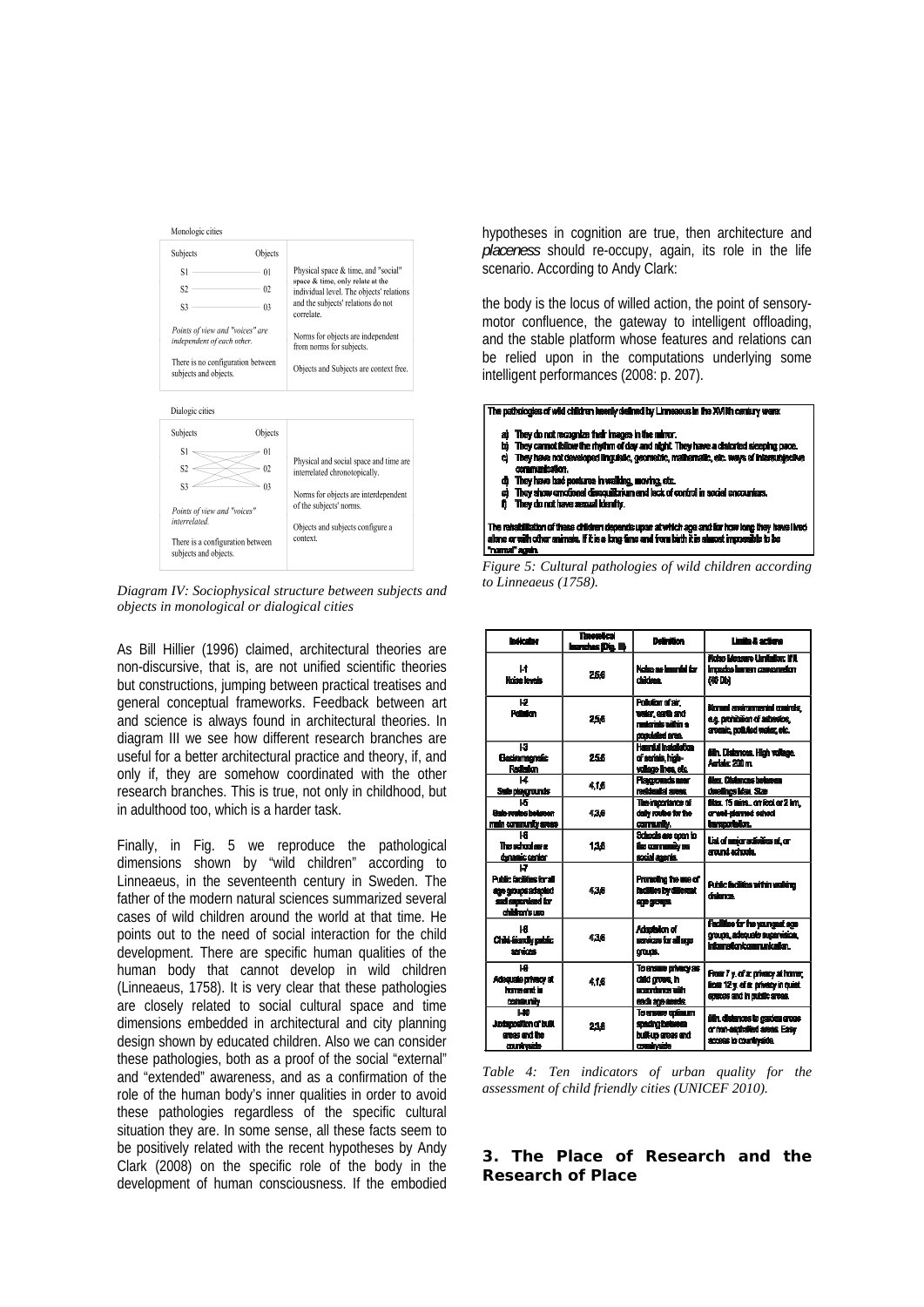The ideal for our architectural research in the next future is described in diagram V. The right function of this diagram implies a permanent feedback between research on architectural design and practice on the one hand, and between research on theories and applied research in the different branches of diagram III, on the other hand. As we have pointed out, applied research in each research branch needs to be connected with the other dimensions of practice, in one way or other. The role of theory is not only to allow this connection, but to push for it to make it real. This is an explanation not far from the present discussions on the mind and body interactions, or on the anthropological development in social cognition (Hutchins 1995), or on ecology and environmental sustainability. However, the situation is far from being ideal in current architectural research. Theoretical and practical misunderstandings, and the individualistic structure of our profession, much more oriented towards competition than to cooperation and participation, hinders architectural research (Muntañola 2009). In diagram V some improvements from previous decades in architectural research, psychology, cognitive science and the remaining social sciences are shown. Some theoretical branches interact with the applied research branches, and the beginning of a feedback between practice and theory can be uncovered. These three new perspectives are:

- A) Intersubjective social (historical) architecture Dialogical social chronotope (sociophysical): (Bakhtin 1990) (Hillier 1996) (Leddy 1994).
- B) Intersubjective mental architecture Mind and machine interfase (psycho-physical): (The Extended Mind) **(**Clark 2008).
- C) Intersubjective cosmic architecture Byfunctional psychosocial feedback: (Gottlieb 2003) (Langer 2004).

Can we by seek a "unification" between these three theoretical branches (Rapoport 2008). Placeness is always the key, but we should be very careful at this point, because we could "reduce" practical architectural design to a virtual cosmic ghost, to a machine-like mental tool, or to a Hegelian aprioristic social system, in the three cases it is a deterministic architectural research fiasco. We should analyze each city or territory, that is, each place, as an articulation between research and practice, and among all the dimensions in diagram V, but this articulation is different in each place, and the global dimensions should never eliminate the specific qualities of it. In order to escape from that fiasco, we can, for now, confront architectural practice with these three theoretical branches, trying to look for one common "architecture" between them. Diagram V shows one manner to get to this fundamental link. It is not surprising that the link reproduces the three old dimensions of architecture.

However, there are new dimensions that should be taken into account First of all, there are historical (social), cosmic (natural), or mental (ideas) dimensions that architects should apriorically take into consideration. First, we can speak of an open system in the shape of social or neuronal networks (Latour 2005). Second, architecture is present in our society, in our environment and in our mind. The key point now is to uncover the interplay between these three "architectures," not far from the way social history or mental cultural memories and utopias are built and analyzed. Another way of considering this interplay is the relationships between three different research settings: The educative setting (design), the urban social setting (dwelling), and the professional setting (building). Paradoxically many PhD dissertations on architectural practices end up going down this theoretical path without really being aware of this three-dimensional articulation. Architectural research should introduce awareness in graduate studies in architectural education and environmental evaluation in general, as shown in diagram V. Of course, we can argue that awareness alone does not guarantee improvement in architectural design, but we have no choice: our civilization needs awareness in architecture, in sustainability (global warming), , in economics (the financial globalization), etc. In spite of having survived until now without it, we need awareness because of our accelerated technological development and social cultural transformations from modern to global cultural social interactions. Culture today is different and needs an extra awareness factor in order to be able to forecast a better future for children.

We will end our paper as we began, in a homage to Plato's prediction in Timaeus, when he analyzes *placeness*: And there is a third nature, which is space, and it is eternal and admits no destruction, and provides a home for all created things, and is apprehended when all sense is absent, by a kind of spurious reason, and is hardly real, which we, beholding like in a dream, say of all existence that it must of necessity be in some place and occupy space… (Timaeus, 52b).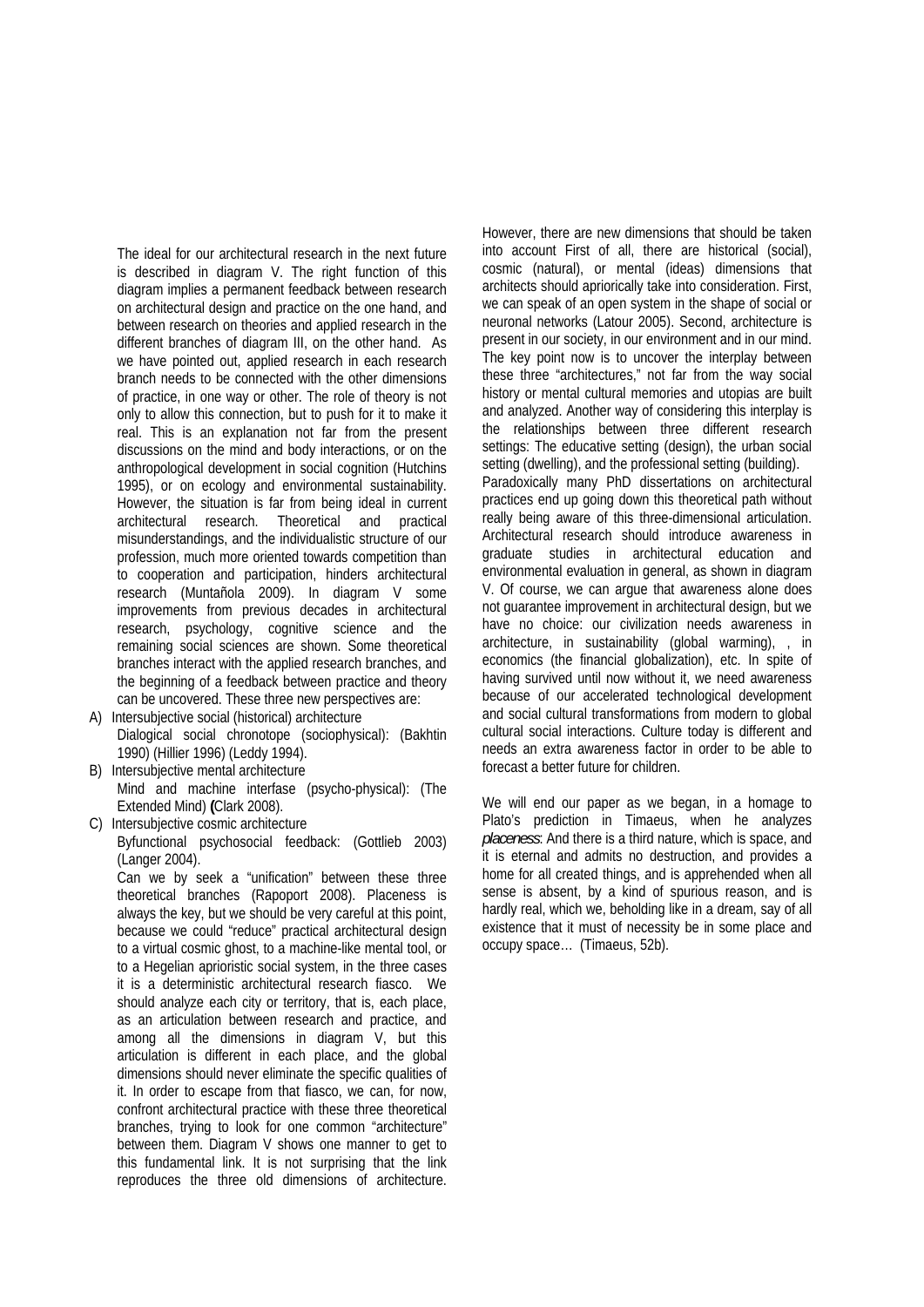

*Diagram V: Research and practice in Architecture from a dialogical perspective.* 

## **CONCLUSION**

Research in architecture can be very diverse. In any case, the aim is to facilitate good architectural planning design practices. The six research domains and the three theoretical paradigms indicated in diagram V, should always point towards a better understanding of architecture as a conception, a construction and a better use of places to live in.

Social interaction, as the children conceptions of cities indicate, is the kernel of architectural research. However, it is a very specific "architectonic" view of social interactions, because we are seeking an interfase between the social space and time dimensions of physical spaces, and the physical space and time dimensions of the social behaviors, meanings and values. This crossing process is what we have defined as a "chronotopic" sociophysical interaction.

Hence the act of design, the act of construction, and the art of dwelling are coordinated by the same "architectonic wisdom" forecasted by the old Greek philosophers. As Paul Ricoeur defined very clearly, there is a hermeneutic cycle between the three architectural acts that constitute *placeness* in diagram II. As Mikhail Bakhtin insisted upon, each place is produced by a specific intersubjective architectonic agreement (or disagreement) manifested by a specific chronotopic dialogical structure made of physical and social space, together with the time conditions.

In other words, research on what an architectural place is, or should be, leads us towards the same architectonic wisdom that converts it, builds it and uses it, and there is no way to escape from the chronotopic and hermeneutic qualities of this research.

LIST OF REFERENCES

Aranda, Gregorio, And Josep Muntañola. 2009. Indicadores Municipales. Spain: Unicef.

Bakhtin, Mikhail. 1990. Art And Answerability. Austin, Tx : University Of Texas Press.

Barab, S. A., Hay, K. E., Yamagata-Lynch, L. C. 2001. Constructing Networks Of Activity: An In-Situ Research Methodology. The Journal Of The Learning Sciences 10(1&2): 63-112.

Bodeüs, Richard. 1982. Le Philosophie Et La Cite. Paris: Les Belles Lettres.

Clark, Andy. 2008. Pressing The Flesh: A Tension In The Study Of The Embodied, Embedded Mind. Philosophy And Phenemenological Research, Volume 76, 1: 37-59.

Gottlieb, Gilbert. 2003. "Probabilistic Epigenesis Of Development." In Handbook Of Developmental Psychology, Ed. Jaan Valsiner And Kevin J. Connolly. London: Sage.

Hillier, Bill. 1996. Space Is The Machine. London: Cambridge University Press.

Hutchins, Edwin. 1995. Cognition In The Wild. Cambridge: Mit Press.

Kirsh, David. 1995. Thde Use of Space. Artificial Intelligence 73, 31.

Langer, Jonas Et Al. 2003. "Early Cognitive Development: Ontogeny And Phylogeny." In Handbook Of Developmental Psychology, Ed. Jaan Valsiner And Kevin J. Connolly. London: Sage.

Latour, B. 2005. Reassembling The Social- An Introduction To Actor-Network-Theory. Oxford:Oxford University Press.

Leddy, Tom. 1994. Dialogical Architecture. Philosophy And Architecture. Atlanta: M.H. Mitras Ed.

Linneaeus, Carl Von. 1758. System Naturae. Volume 1: 20. Stockholm.

Muntañola, Josep. 1973. The Child's Conception Of Places To Live In. Environment Research And Practice. Volume 1. Edra-Iv Proceedings. Usa: Dowden, Hutchinson & Ross Inc.

Muntañola, Josep. 1980. Towards An Epistemology Of Architectural Design As A Place-Making Activity. Meaning And Behavior In The Built Environment. London, Uk: Broadbent, Bunt, Llorens.

Muntañola, Josep. 2004a. Architecture As A Thinking Matter. Paper Presented At TheInternational Congress Of Semiotic Studies, July, In Lyon, France.

Muntañola, Josep. 2004b. The Child In The City: Towards A Dialogical Model Of Children-Environment Relationships. Paper Presented At The Second International Congress Of

The Child In The City Foundation, October, In London, Uk. Muntañola, Josep. 2005a. Architecture, Education And Social Dialogy. Paper Presented At The Enhsa Forum (European Network Of Heads Of Schools Of Architecture), September 2-3, In Hania, Crete, Greece.

Muntañola, Josep. 2005b. Architectural Design Education In Europe: Mind, Land And Society In A Global World. Paper Presented At The Enhsa Forum (European Network Of Heads Of Schools Of Architecture), September 2-3, In Hania, Crete, Greece.

Muntañola, Josep. 2005c. On The Search Of The Research Core Of Architecture. Paper Presented At The Enhsa Forum (European Network Of Heads Of Schools Of Architecture), September 2-3, In Hania, Crete, Greece.

Muntañola, Josep. 2007. Las Formas Del Tiempo. Badajoz (Spain): Abecedario.